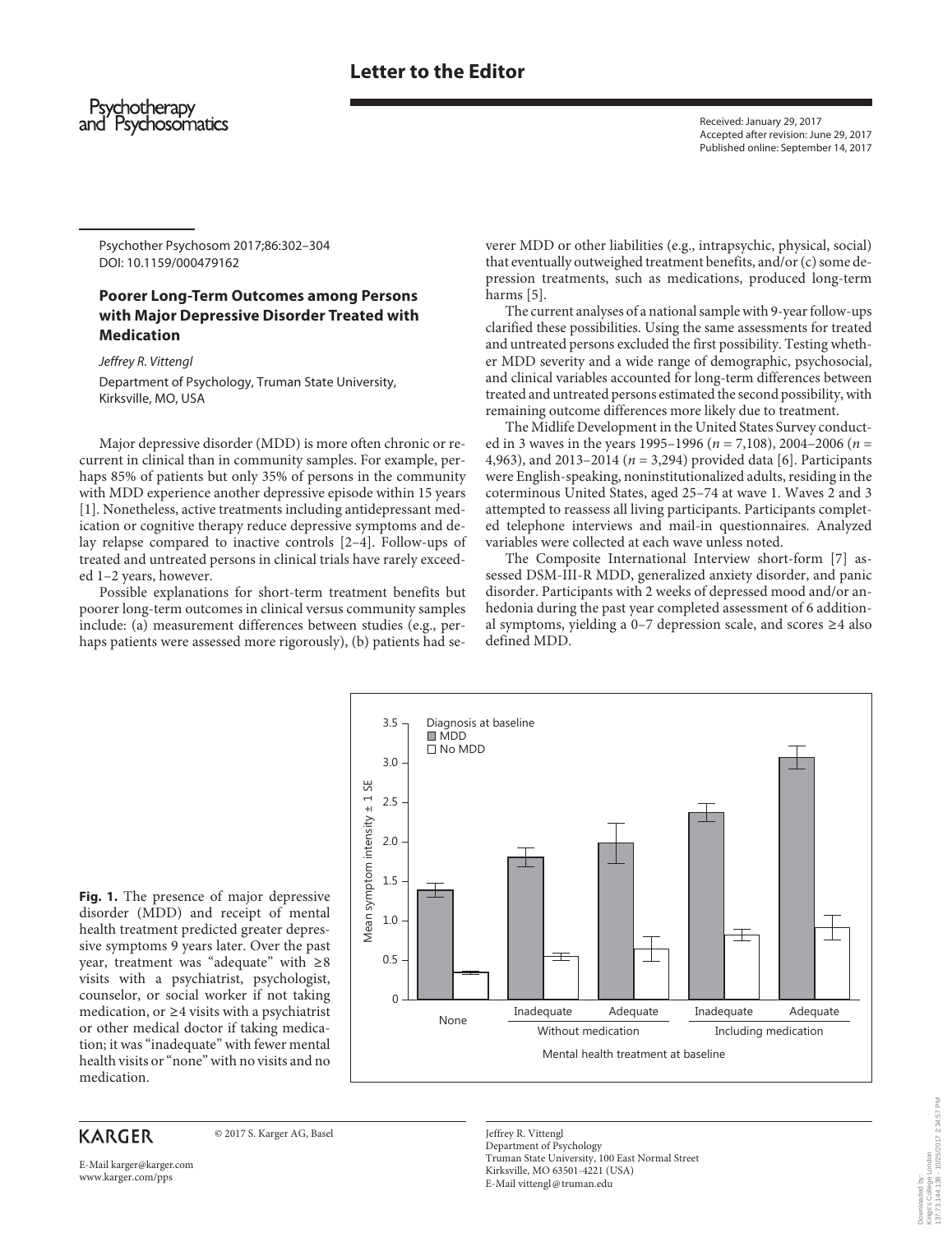Participants reported mental health treatment visits with psychiatrists; other medical doctors; psychologists, counselors or social workers; and with religious/spiritual advisors over the past year; and use of prescription medicine for "nerves, anxiety, or depression" over the past month. "Adequate" treatment included ≥ 8 visits with a psychiatrist, psychologist, counselor, or social worker if not taking medication, or ≥4 visits with a psychiatrist or other medical doctor if taking medication [8] . "Inadequate" treatment included fewer mental health visits. Zero visits and no medication defined no treatment.

 Illness and family history variables (wave 1 only) included globally rated mental health and parents' health (averaged across mother and father) when participants were aged 16, and a childhood maltreatment scale (emotional and physical abuse from mothers and fathers).

 Current functioning scales included impairment in instrumental activities of daily living (e.g., carrying groceries, walking) plus social support and strain from friends and family. Personality scales included sense of control over personal circumstances, neuroticism, extraversion, and conscientiousness. Alcohol problems (by any of 4 screening items) and the count of 25 nonpsychiatric chronic illnesses during the past year were also analyzed.

 Twelve-month MDD prevalence at survey waves 1, 2, and 3 was 13.3, 10.5, and 9.9%, respectively. With MDD, 38.1% of participants received no treatment, 25.2% inadequate treatment including medication, 19.2% inadequate treatment without medication, 13.5% adequate treatment including medication, and 4.1% adequate treatment without medication during the past year.

 Depressive symptom severity at 9-year follow-ups was predicted from prior MDD diagnostic status (present/absent), prior mental health treatment (none, inadequate including or without medication, adequate including or without medication), and their interaction, entered simultaneously as fixed effects in a time-lagged multilevel model (i.e., wave  $1 \rightarrow 2$  and wave  $2 \rightarrow 3$ ) using maximum likelihood estimation. The model controlled random effects of participant (repeated measures) and family (some participants were siblings).

Prior MDD status,  $F(1, 7545) = 298.38$ , treatment,  $F(4, 7545)$  $= 34.66$ , and their interaction,  $F(4, 7545) = 6.75$ ,  $p_s < 0.001$ , predicted subsequent depressive symptom levels (Fig. 1). Among persons with MDD, planned contrasts showed that symptoms were higher after inadequate treatment  $(d = 0.36)$ , adequate treatment ( $d = 0.59$ ), treatment without medication ( $d = 0.26$ ), or treatment including medication  $(d = 0.69)$  compared to no treatment, and symptoms were higher after treatment including medication versus treatment without medication ( $d = 0.43$ ),  $p_s < 0.005$ , twotailed.

 Depression severity and other variables predicted concurrent mental health treatment (Table 1). All variables in Table 1 were added to the multilevel model as covariates and contrasts recomputed. Among persons with MDD, symptoms were higher after inadequate treatment ( $d = 0.25$ ), adequate treatment ( $d = 0.40$ ), or treatment including medication  $(d = 0.54)$  compared to no treatment, and symptoms were higher after treatment including medication versus treatment without medication ( $d = 0.43$ ),  $p_s < 0.001$ . However, symptoms after treatment without medication were no longer elevated compared to no treatment,  $d = 0.11$ ,  $p = 0.20$ .

 These results extended previously observed differences between clinical versus community samples [1]. Symptoms were more sharply elevated 9 years following treatment including med-

**Table 1.** Baseline sample characteristics and concurrent correlations with mental health treatment

| Variable                               | $\boldsymbol{n}$ | Mean  | <b>SD</b> | Corre-<br>lation |
|----------------------------------------|------------------|-------|-----------|------------------|
| Age                                    | 7,049            | 46.38 | 13.00     | $-0.01$          |
| Female gender                          | 7,027            | 51.7% |           | $0.08**$         |
| White race                             | 6,176            | 90.7% |           | 0.00             |
| Household income <sup>a</sup>          | 6,110            | 10.99 | 9.39      | $-0.02*$         |
| Level of education <sup>b</sup>        | 7,095            | 6.77  | 2.49      | $-0.01$          |
| Depressive symptoms <sup>c</sup>       | 7,108            | 0.79  | 1.93      | $0.26**$         |
| Generalized anxiety disorder           | 7,108            | 2.7%  |           | $0.12**$         |
| Panic disorder                         | 7,108            | 6.6%  |           | $0.15***$        |
| Alcohol problem                        | 6,239            | 6.8%  |           | $0.05**$         |
| Parental health at age 16 <sup>d</sup> | 6,218            | 4.37  | 1.08      | $-0.06**$        |
| Mental health at age 16 <sup>e</sup>   | 7,095            | 4.11  | 1.00      | $-0.12**$        |
| Childhood maltreatment <sup>f</sup>    | 6,154            | 1.79  | 0.71      | $0.11**$         |
| Chronic illnesses <sup>g</sup>         | 6,308            | 2.06  | 2.18      | $0.19**$         |
| IADL dysfunction <sup>f</sup>          | 6,312            | 1.57  | 0.77      | $0.14**$         |
| Social support <sup>f</sup>            | 6,255            | 3.33  | 0.53      | $-0.05**$        |
| Social strain <sup>f</sup>             | 6,256            | 2.02  | 0.48      | $0.12**$         |
| Sense of control <sup>h</sup>          | 6,271            | 5.50  | 1.02      | $-0.17**$        |
| Neuroticism <sup>f</sup>               | 6,265            | 2.24  | 0.66      | $0.22**$         |
| Extraversion <sup>t</sup>              | 6,271            | 3.20  | 0.56      | $-0.06**$        |
| Conscientiousness <sup>t</sup>         | 6,270            | 3.42  | 0.44      | $-0.08**$        |

 Sample characteristics from survey wave 1; subsamples were reassessed 9 and 18 years later. Concurrent correlations between patient characteristics and mental health treatment (none = 0, inadequate = 1, adequate = 2) estimated in multilevel models including data from each survey wave. IADL, instrumental activities of daily living.  $* p < 0.05$ ,  $** p < 0.001$ , two-tailed. <sup>a</sup> \$10,000 units adjusted for inflation to year 2015.  $\frac{b}{1-12}$  scale.  $\frac{c}{1-7}$  scale.  $\frac{d}{1-6}$ scale. <sup>e</sup> 1-5 scale. <sup>f</sup> 1-4 scale. <sup>g</sup> 0-25 count. <sup>h</sup> 1-7 scale.

ication than treatment without medication, and MDD severity plus other covariates did not account for increased depression after medication. Patient characteristics accounted for symptoms after treatment without medication, however. This pattern suggests possible long-term iatrogenic effects of antidepressants. For example, antidepressant medications may recruit processes that oppose and eventually overwhelm short-term benefits resulting in loss of efficacy, resistance to retreatment, paradoxical effects, and withdrawal syndromes [5], perhaps via disruption of homeostatic control of monoamine neurotransmitters [9].

 Several limitations tempered the current findings. Because treatment was not randomized, additional unmeasured confounds possibly produced the observed group differences. Moreover, treatment details (e.g., clinical assessment/referral, which medications, doses, durations) were unknown. Better long-term outcomes may be possible with higher-quality care, such as sequential treatment with medication followed by cognitive therapy [10] .

 At best, treatment was insufficient to overcome liabilities among persons with MDD in the current sample. Moreover, treatment including medication may have worsened depression in the